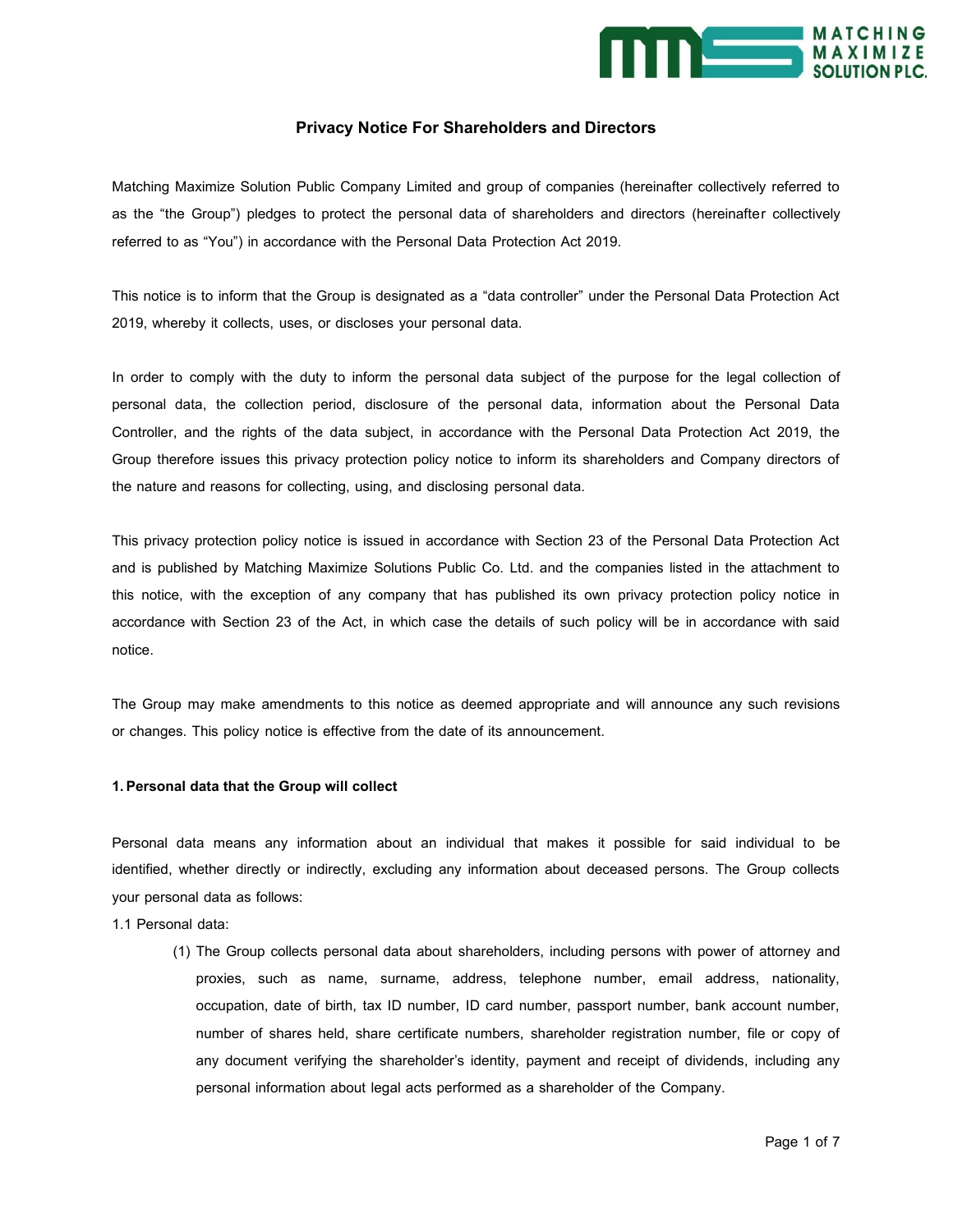

- (2) The Group collects personal data about directors and persons nominated as directors as follows:
	- (a) During the recruitment process, the Group will collect personal data from ID card, passport, or documents issued by government agencies of any country that can be used to verify identity such as name, surname, sex, ID card number, passport number, photograph, date of birth, nationality, place of birth, height.
	- (b) For persons holding directorship positions, additional personal data will be collected, such as compensation, training, activities, marital status, information about spouse or those living together in a domestic partnership, children, siblings, blood type, bank account numbers, email address, educational background, occupation, work history, directorship history, or other positions held in a company or other business, attendance at directors', sub-committee or shareholders' meetings, director's remuneration, securities holdings, performance as director, term of directorship, registration of directorship, and other information pertaining to relevant laws.
- (3) Information on usage and access of information systems, computers, work systems, websites, applications, network systems, electronic equipment, and email systems, to comply with the Group's information technology policy and relevant laws.
- (4) When You participate in any activities of the Group, the Group may collect additional personal data with your consent, on a case-by-case basis.
- (5) When you enter the premises of the Group where closed circuit cameras are installed ("CCTV cameras"), the Group may collect your image from the CCTV cameras. However, the Group does not collect audio data from the CCTV cameras, and will post signs informing that closed circuit TV cameras operate in the area of the Group. (This applies only to companies within the Group that have installed CCTV cameras).
- 1.2 Sensitive personal data (Sensitive Data) such as health information, food allergies, drug allergies, to process in relation to activities that you may attend or participate in. In such cases, the Group will obtain your consent on a case-by-case basis and will use its best efforts to provide adequate security measures to protect your sensitive personal data.

## **2. Purpose of processing personal data**

- 2.1 For the execution of contracts with the Group to which the shareholder or director is a party.
- 2.2 To comply with the law, for example company management (such as establishing a company, increasing or reducing capital, restructuring, changes in registration), shareholders' meetings, nominations and directorships, Board of Directors meetings, management of rights and duties of directors and shareholders, payment of dividends, organization of accounts, reports, audits, statutory documents, delivery of documents or other printed materials, including various legal requirements relating to being a limited company.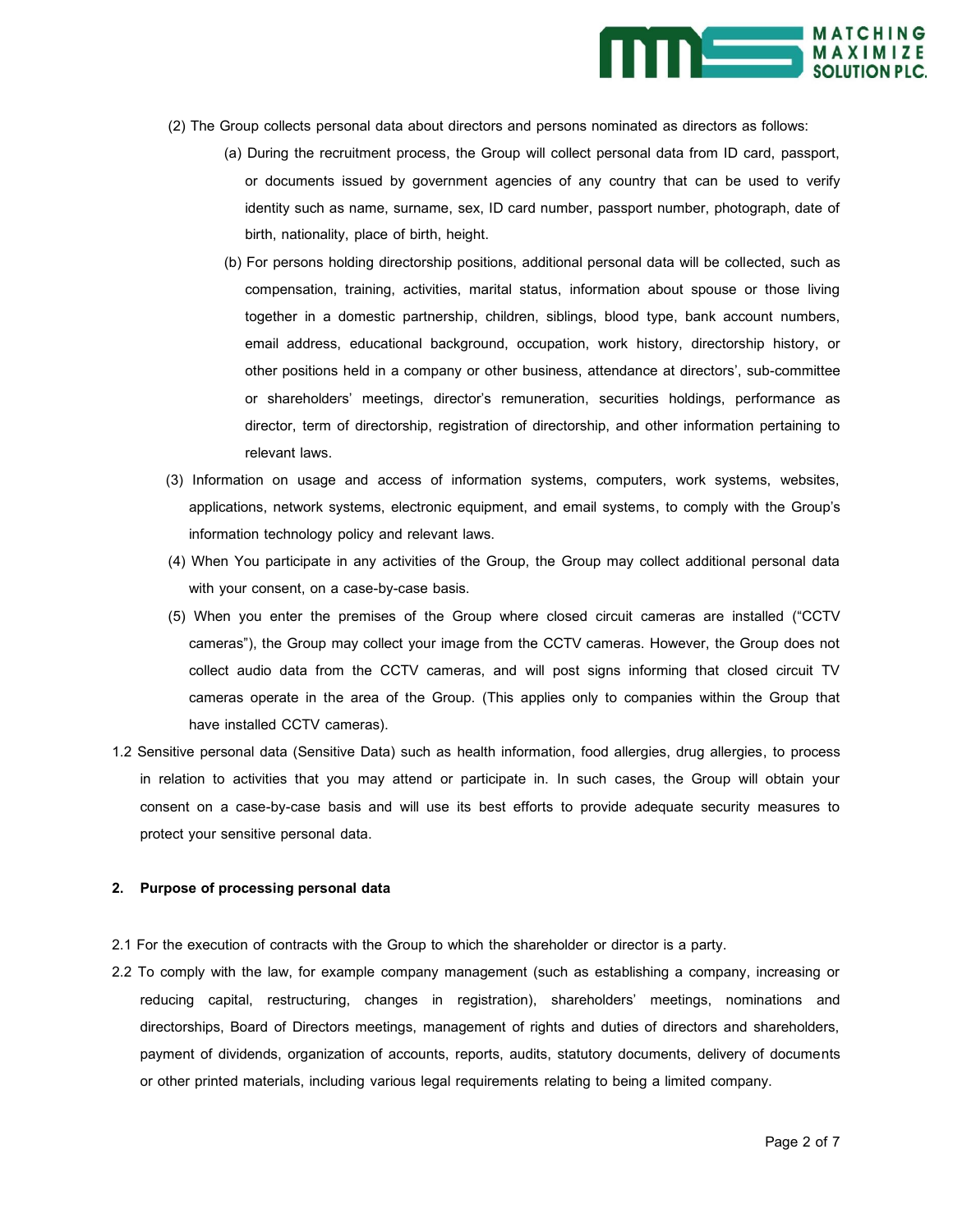

- 2.3 For the legal interests of the Group or other persons, for example management of the company; video recording including audio of meetings; records of attendance at meetings; minutes of meetings; security purposes; organization of events; or sending of news or offers to shareholders or directors, including to exercise legal claims.
- 2.4 To prevent and minimize danger to the life, person, or health of You or others, such as emergency contact details, and the control and prevention of communicable diseases.
- 2.5 For the performance of duties for the public benefit or in exercising powers granted to the Group by the state.
- 2.6 In the event that You give your consent, the Group will process your personal data. The Group will inform You and request your consent from time to time. You can find out more about the details of consent in Article 4 of this policy notice.

#### **3. Changes in the purpose of processing personal data**

 The Group will use your personal data only for the purposes for which it was collected. In the event that the Group needs to use your personal data for other purposes it will notify You as soon as possible.

## **4. Asking for consent and possible effects of withdrawing consent**

- 4.1 In the event that the Group collects and processes your personal data with your consent, You have the right to withdraw such consent at any time. Such withdrawal of consent will not affect any information collected, used, disclosed, or processed prior to consent being withdrawn.
- 4.2 If You withdraw the consent previously given to the Group or refuse to provide certain information, this may affect the Group's ability to fulfill some or all of the objectives as described in this policy notice.

#### **5. How your personal data is collected**

The Group collects your personal data directly, including from government agencies, supervisory authorities, and publicly disclosed information. The Group collects information about your use of its websites via cookies (please refer to the Cookies Policy of each company within the Group whose website you accessed).

## **6. Disclosure of your personal data to others**

6.1 The Group may disclose and share your personal data with:

- (1) Companies within the Group as listed in the attachment, and
- (2) Other persons and juristic persons not belonging to the Group ("Other Persons") for the purposes of collecting and processing personal data as outlined in this policy notice, for example government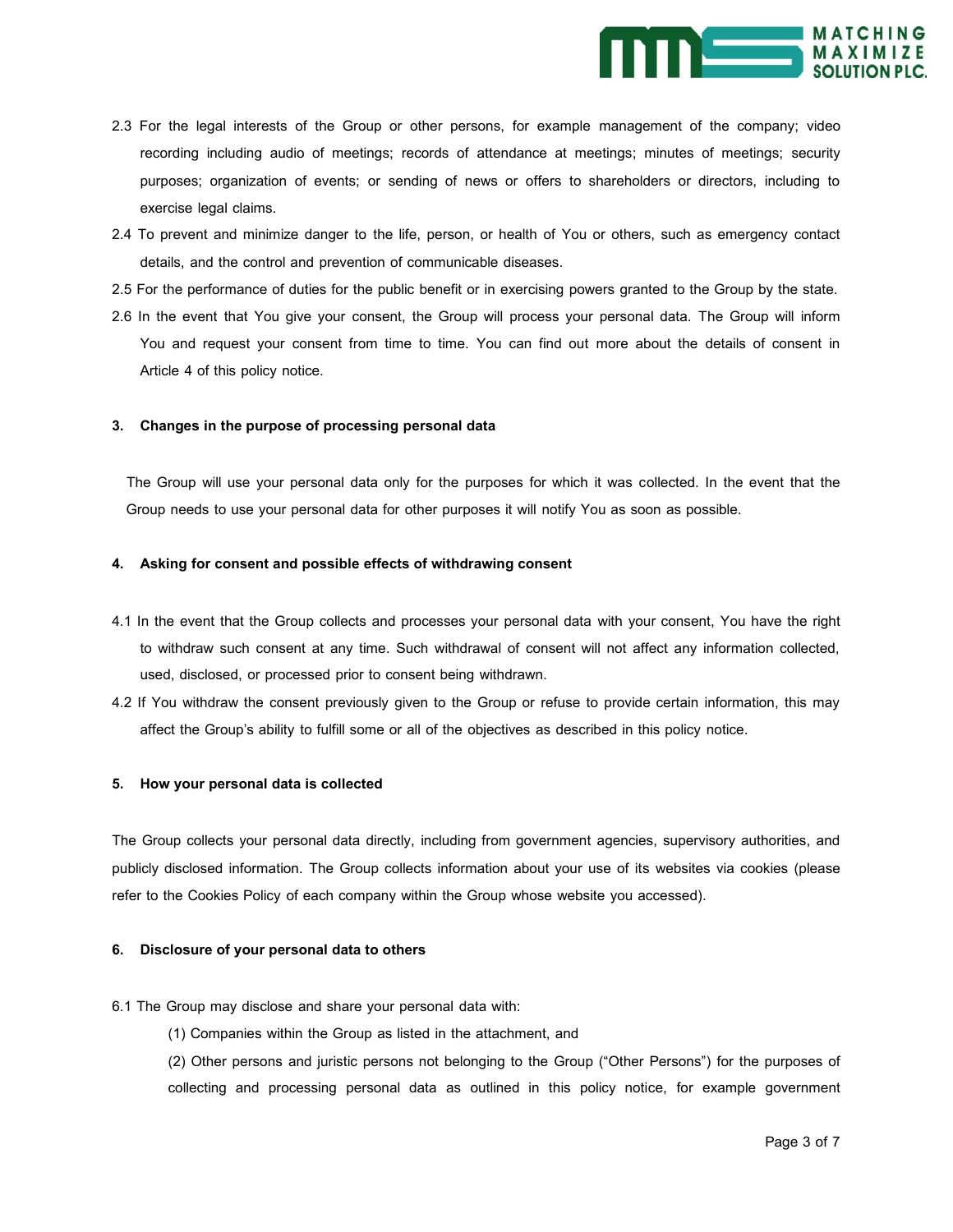

agencies such as the Ministry of Commerce, the courts or persons involved in litigation, relevant service providers such as meeting organisers, financial institutions, professional service providers, and other persons as required to be able to carry out the purposes of collecting and processing personal data as described in this policy notice.

6.2 The Group requires that any persons receiving information from the Group take the necessary measures to protect your personal data; and only process such data as required, taking the necessary steps to prevent the unauthorized use or disclosure of personal data.

## **7. Transfer of personal data abroad**

- 7.1 In the event that it is necessary the Group may transmit or transfer your personal data to a company within the Group located in a foreign country to comply with the terms of any contract to which You are a signatory; or in accordance with a contract between the Group and an individual or juristic person for your benefit; or for the processing of a request from You prior to entering into a contract; or to protect or minimize danger to the life, person or health of You or others; or to comply with the law; or as is necessary to meet the needs of the public interest.
- 7.2 The Group may retain your data on computer servers or cloud services provided by third parties, and may use the programmes or applications of third parties in the form of software or platform services to process your personal data. However, the Group will not allow unrelated persons to access your personal data, and will require the third party service providers to maintain adequate security measures.
- 7.3 To protect your personal data sent overseas, the Group has established a policy to protect data sent or transferred overseas by sending it to the personal data controller or personal data processor employed by the Group located overseas.

#### **8. Personal data security**

- 8.1 The Group has implemented technical security measures to protect personal data. It prevents personal data being accidentally lost, accessed, disclosed, or altered unlawfully, or without the necessary authority.
- 8.2 The Group provides appropriate security measures, and access to your personal data by employees, representatives, contractors, or third parties is limited. The Group will only allow persons who need access to be able to perform their duties to access the information. In any case where a third party needs to process your personal data, it will be processed in accordance with directions from the Group, and the Group will assign such third parties to be responsible for protecting your personal data and for complying with applicable data privacy protection laws.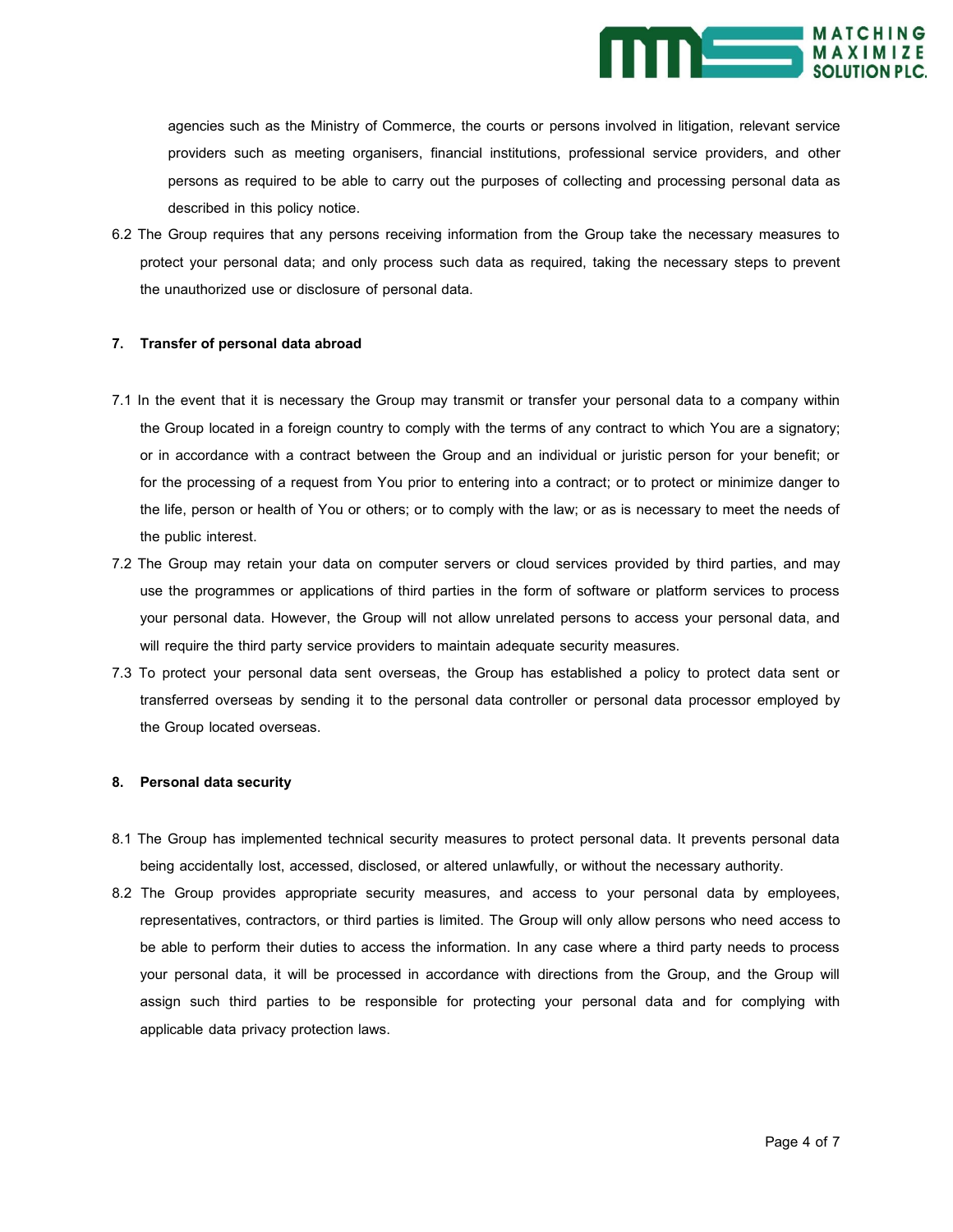

### **9. Period of personal data collection**

9.1 The Group will retain your personal data for the period of time necessary to achieve the purposes for the relevant category of personal data unless the law allows it to be retained for a longer period. In the event that the period of time cannot be specified, the Group will retain the data for a period that may be reasonably expected in accordance with accepted standards (eg. the general legal practices of up to 10 years).

9.2 In the case of closed circuit TV cameras, the Group will retain the data

- (1) in normal circumstances for a maximum period of 60 days;
- (2) in cases where necessary, such as where the data is required as evidence in an investigation or litigation, or where the personal data subject requests it, the personal data may be retained for a period of more than 60 days, and the Company will delete the data when the objectives have been met.
- 9.3 The Group has established an auditing system to delete or destroy the personal data after the retention period has expired or is no longer necessary for the purposes for which the personal data was collected.
- 9.4 In the event that the Group uses your personal data with your consent, the Group will process the information until such time as You request to cancel your consent and the Group has completed your request. However, the Group will keep your personal data to the extent necessary to keep a record that You have withdrawn consent, so that the Group may respond to your future requests.

#### **10. Rights of the personal data subject**

- 10.1 According to the conditions outlined in the Personal Data Protection Act 2019, You have the following rights:
	- (1) The right to request to withdraw consent that You have given to the Group to process your personal data.
	- (2) The right to request access to, and to obtain a copy of, your personal data which is the responsibility of the data controller, or to request disclosure of the acquisition of your personal data.
	- (3) The right to send or transfer personal data in electronic format to another personal data controller, in accordance with the Personal Data Protection Act.
	- (4) The right to object to the collection, use, or disclosure of your personal data.
	- (5) The right to request that the personal data controller delete, or destroy, or make anonymous your personal data.
	- (6) The right to request that the personal data controller suspend the use of your personal data.
	- (7) The right to request that the personal data controller ensure that your personal data is correct, upto-date, complete, and not be a possible cause of misunderstanding.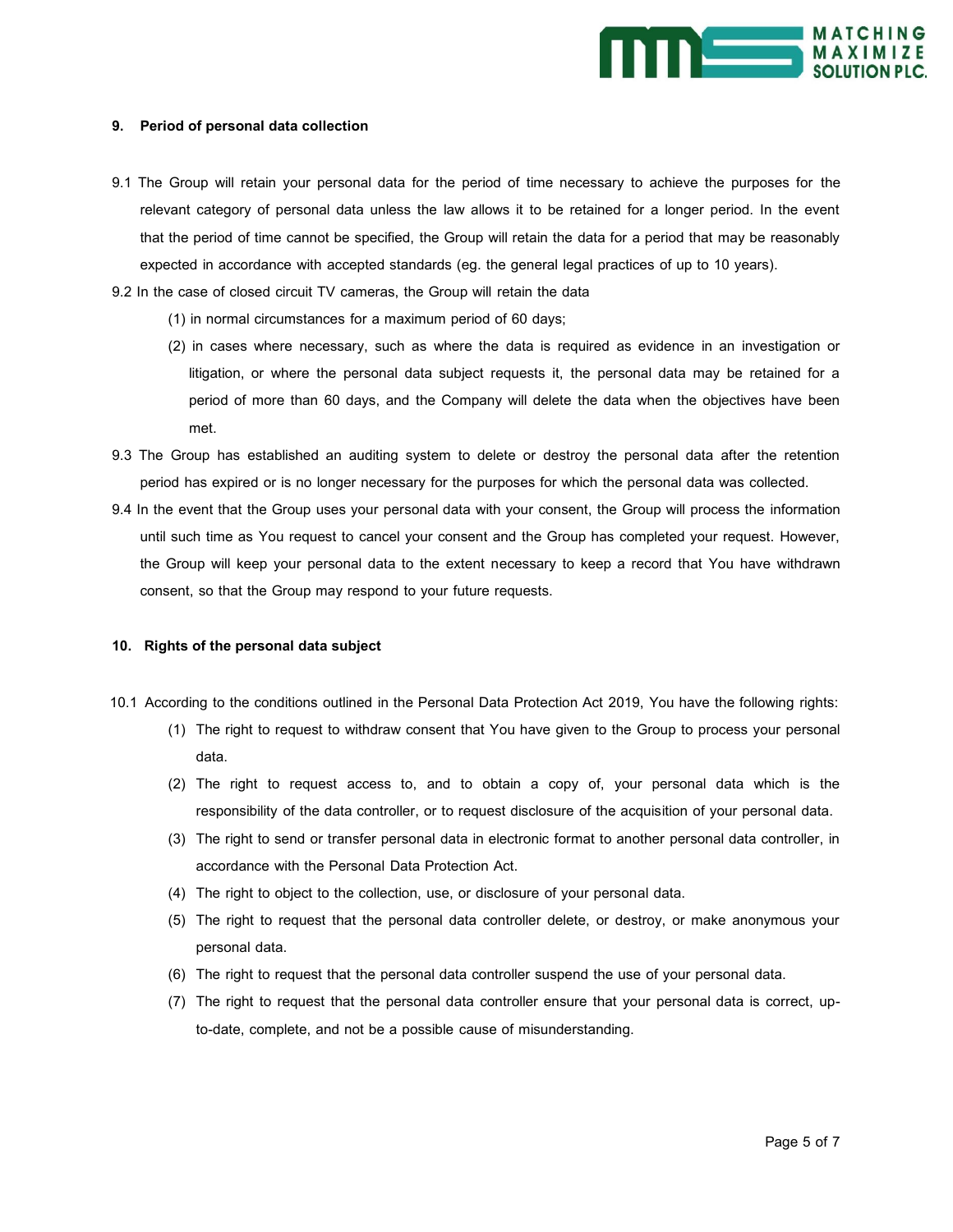

(8) The right to complain to the Personal Data Collection Committee in the event that the Group or the personal data processor, including employees or contractors of the Group, violates or fails to comply with personal data protection laws.

The Group will consider the request to exercise such rights and notify the result of their consideration within 30 days of receipt of such request in accordance with the Personal Data Protection Act and related laws.

10.2 You can exercise your legal right by filling in the relevant information and your request in the Request Form, or Withdrawal of Consent Form, on the Group's websites. You may begin to exercise your rights when the section of the personal data protection laws apply to the Personal Data Controller.

## **11. Information about the Data Controller or Personal Data Protection Officer**

In the event that You have questions about the collection, use, or disclosure of your personal data, You can contact the personal data controller or Personal Data Protection Officer (DPO) via the following channels: 11.1 Personal Data Controller, Matching Maximize Solutions Public Co. Ltd.

Contact address: 305/12 Soi Sukhothai 6, Sukhothai Rd., Dusit sub-district, Dusit distric, Bangkok. Tel: 02 669 4200. Email: [dpo@mmsbangkok.com](mailto:dpo@mmsbangkok.com)

11.2 Personal data controllers of each Company within the Group as per the details in the attachment to this policy notice.

Announced on 1 August 2021